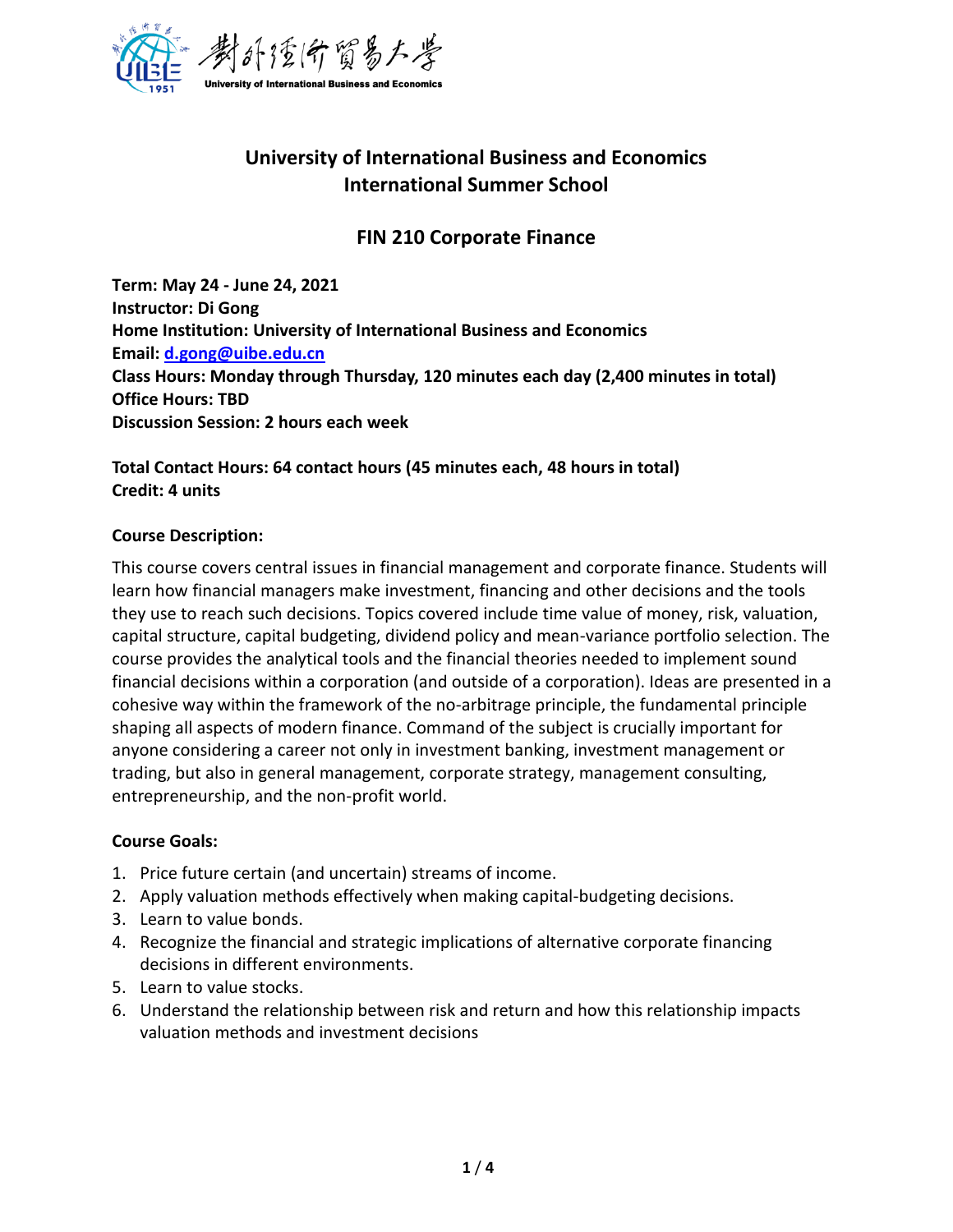

# **Required Textbook:**

Stephen Ross and Randolph Westerfield and Jeffrey Jaffe and Bradford Jordan Corporate Finance 11th Edition (ISBN10: 0077861752 / ISBN13: 9780077861759) Publisher: McGraw-Hill Education; 11th edition

# **Grading Policy:**

The grade for the course will be based on the following:

| Attendance and participation | 10% |
|------------------------------|-----|
| Homework                     | 20% |
| Quiz                         | 20% |
| <b>Final Exam</b>            | 50% |

#### **Grading Scale:**

Assignments and examinations will be graded according to the following grade scale:

|    | 90-100 | $72 - 74$ |          |  |
|----|--------|-----------|----------|--|
| А- | 85-89  |           | 68-71    |  |
| B+ | 82-84  |           | 64-67    |  |
| B  | 78-81  |           | 60-63    |  |
| B- | 75-77  |           | below 60 |  |

**Attendance:** Class attendance is mandatory. Each student should read the assigned materials and give careful thought to background information prior to each class session.

**Homework**: Homework assignments are individual work and will be given after each class and will be due right before the beginning of the next class.

**Exam:** All exams will be held in class (or at a location to be announced) and are 'closed book'. Calculators may be used but accessing the Internet, using e-mail or any other text-messaging or internet devices, such as cell phones, smart watches or PDAs, will not be allowed. Exams must also be taken at the scheduled time. There will be no make-up exams.

#### **Plagiarism & Fraud:**

Cheating on exams and homework will not be tolerated. Evidence of cheating or submission of homework that is not the product of your own work will result in a score of zero. Repeated occurrences may result in disqualification.

#### **Class Rules:**

Students are expected to:

■ Attend all classes and be responsible for all material covered in class and otherwise assigned. Any unexcused absence may impact a student's grade.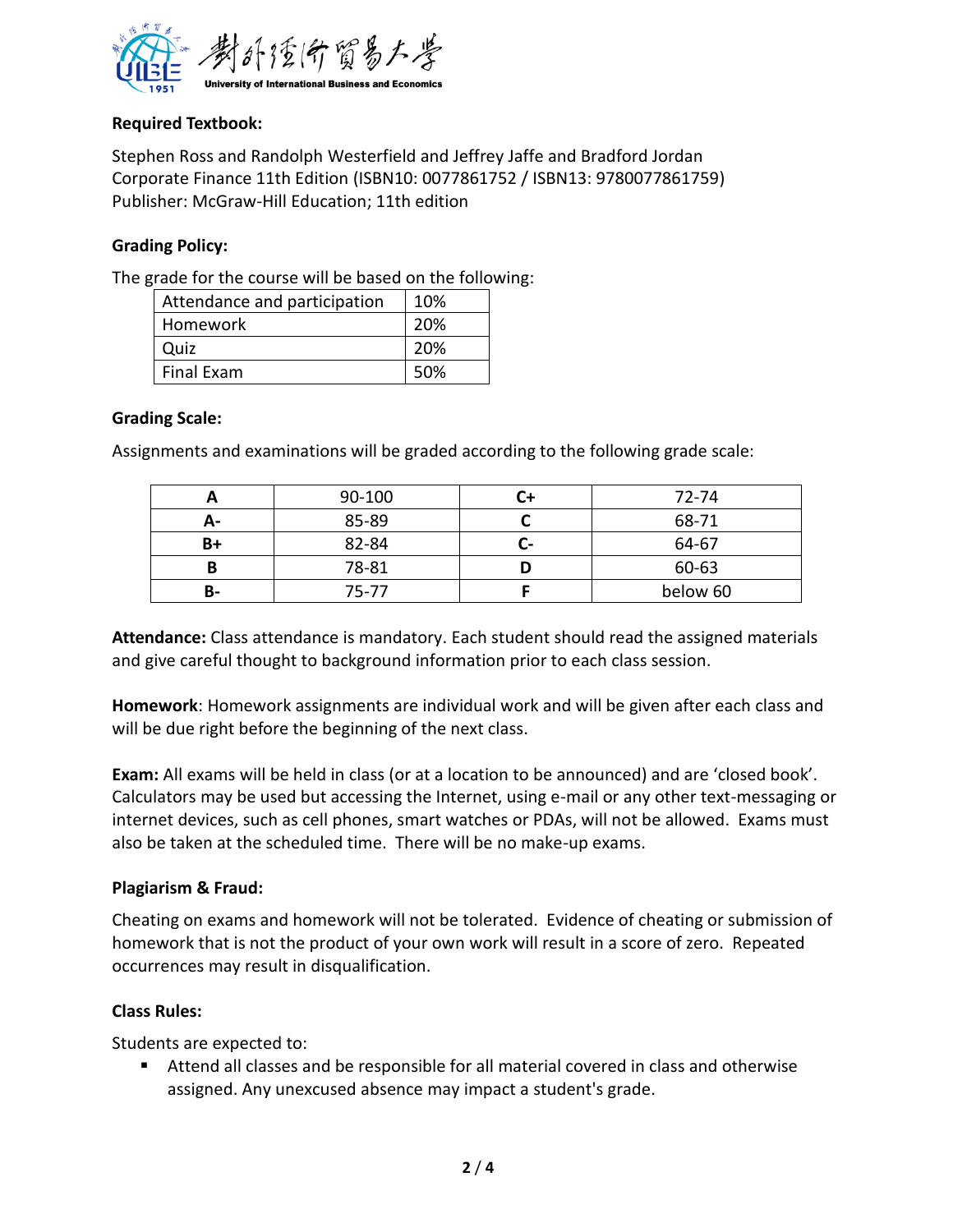

- Complete the day's required reading and assignments before class
- Review the previous day's notes before class; make notes about questions you have about the previous class or the day's reading
- Participate in class discussions and complete required written work on time
- **No electronics will be allowed to use during the lecture.**

**Course Schedule:** 

| Week           | <b>Date</b> | <b>TOPICS</b>                                         | <b>READING</b> |
|----------------|-------------|-------------------------------------------------------|----------------|
| 1              | 24-May-21   | <b>Introduction to Corporate Finance &amp;</b>        | CH. 1 & 2      |
|                |             | <b>Financial Statements and Cash Flow</b>             |                |
|                | 25-May-21   | <b>Financial Statements Analysis and</b>              | CH. 3 & 4      |
|                |             | <b>Financial Models &amp; Discounted Cash Flow</b>    |                |
|                |             | <b>Valuation</b>                                      |                |
|                | 26-May-21   | <b>Net Present Value and Other Investment</b>         | CH. 5 & 6      |
|                |             | <b>Rules &amp; Making Capital Investment</b>          |                |
|                |             | <b>Decisions</b>                                      |                |
|                | 27-May-21   | <b>Quiz and Assignment on Chapters 1-6</b>            |                |
| $\overline{2}$ | 31-May-21   | Risk Analysis, Real Options, and Capital              | CH. 7 & 8      |
|                |             | <b>Budgeting &amp; Interest Rates and Bond</b>        |                |
|                |             | <b>Valuation</b>                                      |                |
|                | $1$ -Jun-21 | <b>Stock Valuation &amp; Risk and Return: Lessons</b> | CH. 9 & 10     |
|                |             | from Market History                                   |                |
|                | $2$ -Jun-21 | Return and Risk: The CAPM Model & An                  | CH. 11 &       |
|                |             | <b>Alternative View of Risk and Return: The</b>       | 12             |
|                |             | <b>APT</b>                                            |                |
|                | $3$ -Jun-21 | Quiz and Assignment on Chapters 7-12                  |                |
| 3              | $7$ -Jun-21 | Risk, Cost of Capital, and Valuation &                | CH. 13 &       |
|                |             | <b>Efficient Capital Markets and Behavioral</b>       | 14             |
|                |             | <b>Challenges</b>                                     |                |
|                | 8-Jun-21    | Long-Term Financing: An Introduction &                | CH. 15 &       |
|                |             | <b>Capital Structure: Basic Concepts</b>              | 16             |
|                | 9-Jun-21    | <b>Capital Structure: Limits to the Use of Debt</b>   | CH. 17 &       |
|                |             | & Valuation and Capital Budgeting for the             | 18             |
|                |             | <b>Levered Firm</b>                                   |                |
|                | 10-Jun-21   | Quiz and Assignment on Chapters 13-18                 |                |
| 4              | 14-Jun-21   | <b>Dividends and Other Payouts &amp; Raising</b>      | CH. 19 &       |
|                |             | Capital                                               | 20             |
|                | 15-Jun-21   | <b>Leasing &amp; Options and Corporate Finance</b>    | CH. 21 &       |
|                |             |                                                       | 22             |
|                | 16-Jun-21   | <b>Short-Term Finance and Planning &amp; Cash</b>     | CH. 26 &       |
|                |             | <b>Management</b>                                     | CH. 27         |
|                | 17-Jun-21   | Quiz and Assignment on Chapters 18-25                 |                |